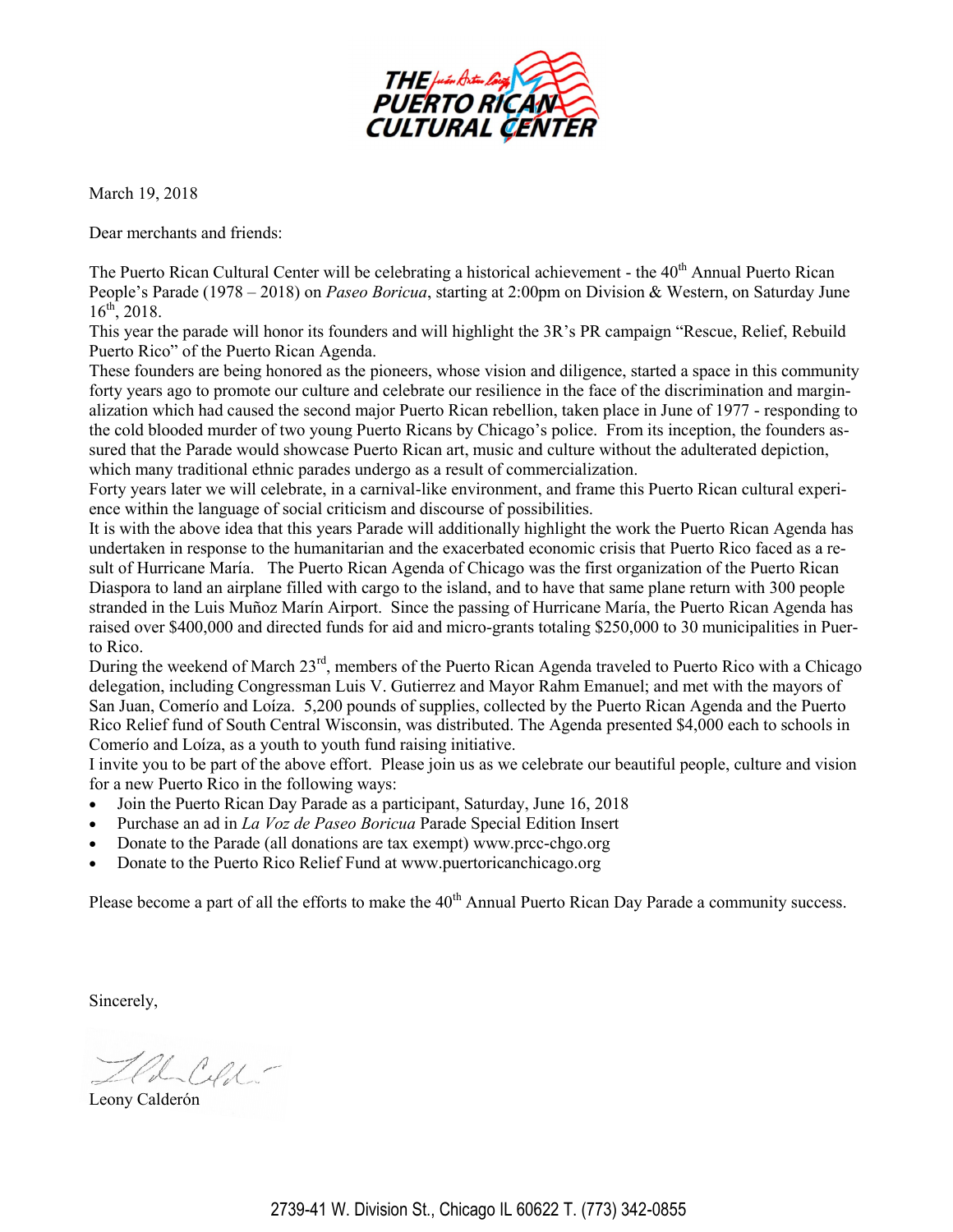

## **40th Puerto Rican People's Parade Proudly Celebrating Our Rich Culture and Heritage:**

- o Dedicated to Parade's Founders
- o Highlighting Puerto Rican Agenda's 3R4PR (Rescue, Relief, Rebuild Puerto Rico)
- o Honoring Comerio's Mayor Josean Santiago and Lorain, Ohio Councilman Angel Arroyo

**Packet Contents:** 

- **I RULES & REGULATIONS**
- **II AD-BOOK ADVERTISEMENT RATE SHEET & CONTRACT PARADE APPLICATION & ENTRY FEES**

# **On Paseo Boricua**

Home of the World's Largest Monument to the Puerto Rican Flag Saturday June  $16^{th}$ , 2018. Stepping of from Division St. (corner Western),

## **2 PM - CHICAGO IL**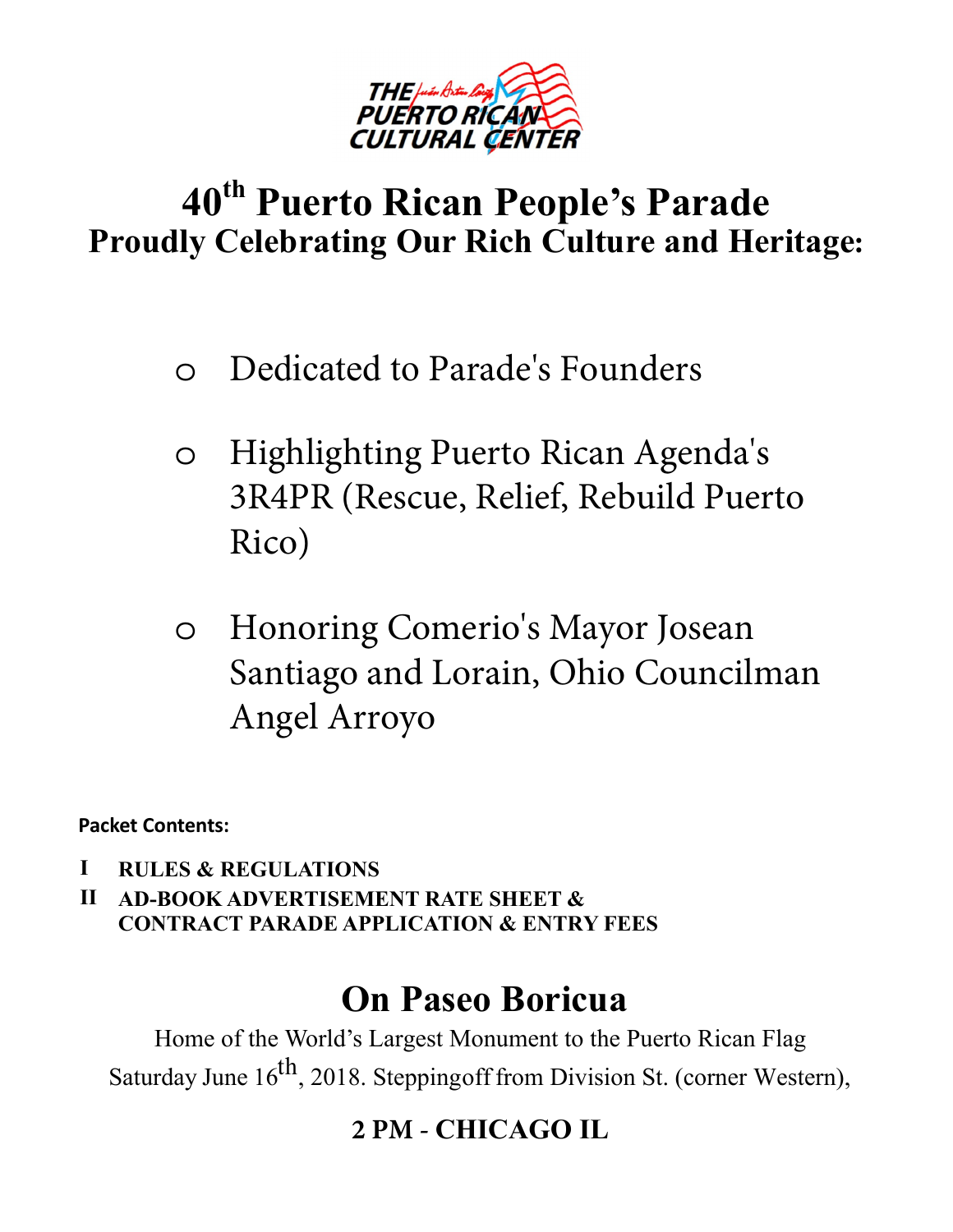

#### **I RULES & REGULATIONS**

#### 1) **ENTRY- For Parade Entry Type and Fees Please See:**

**Puerto Rican People's Parade Application, Separate Application. Float not included! Parade entry; now until May 23, 2018. Additional fee after due date.**

**2.) ADS– For Ads Purchase in La Voz Community News Paper See: Section II AD RATE SHEET & CONTRACT Ad entry; now until June 8th 2018.** 

#### **3) LINEUP & CHECK-IN PROCEDURES:**

a) LINE-UP on the westbound lane of Division Street West of Western Ave. (Dr. Pedro Albizu Campos Street) b) CHECK-IN 11:00AM – 1:45PM, People's Parade Committee table at the front of the parade (corner of Division & Western)

#### **4) RULES:**

As stated previously - before Parade Day, make sure that all participants from your group know and understand the rules listed. These apply to the parade line-up and the route.

The following use of items and behavior are PROHIBITED by City Ordinance and/or

Federal Law:

- a) Alcoholic beverages
- b) Controlled substances
- c) Nudity
- d) Jumping on and off floats or vehicles, and endangering participants.

e) Floats and other vehicles that experience mechanical difficulties during the parade cannot be abandoned. Safely push stalled vehicles to the side of the street to allow others to proceed around them.

#### **5) PARADE PACE PROCESSION:**

The pace is established by People's Parade. All registrants should be at their entry position and ready to step off at the official starting time 2:00PM. Failure to do so can result in assignment to another spot. PRCC People's Parade reserves the right to change line-up to our own discretion.

MONITORS: all parade registrants will follow the lead of the parade monitors. Their job is to ensure that your entry follows the rules, moves steadily down the route and when necessary, politely urge spectators to stay on the curbs.

#### **6. STEP-OFF:**

Begin at Division St. & Western Ave. 2:00PM (Dr. Pedro Albizu Campos Street), in *Paseo Boricua* west on Division Street South on Sacramento Blvd. e. Disbanding on Kedzie between Division St. and Augusta Blvd.

#### **SINCE PARADE TAKES PLACE RAIN OR SHINE THERE ARE NO REFUNDS.**